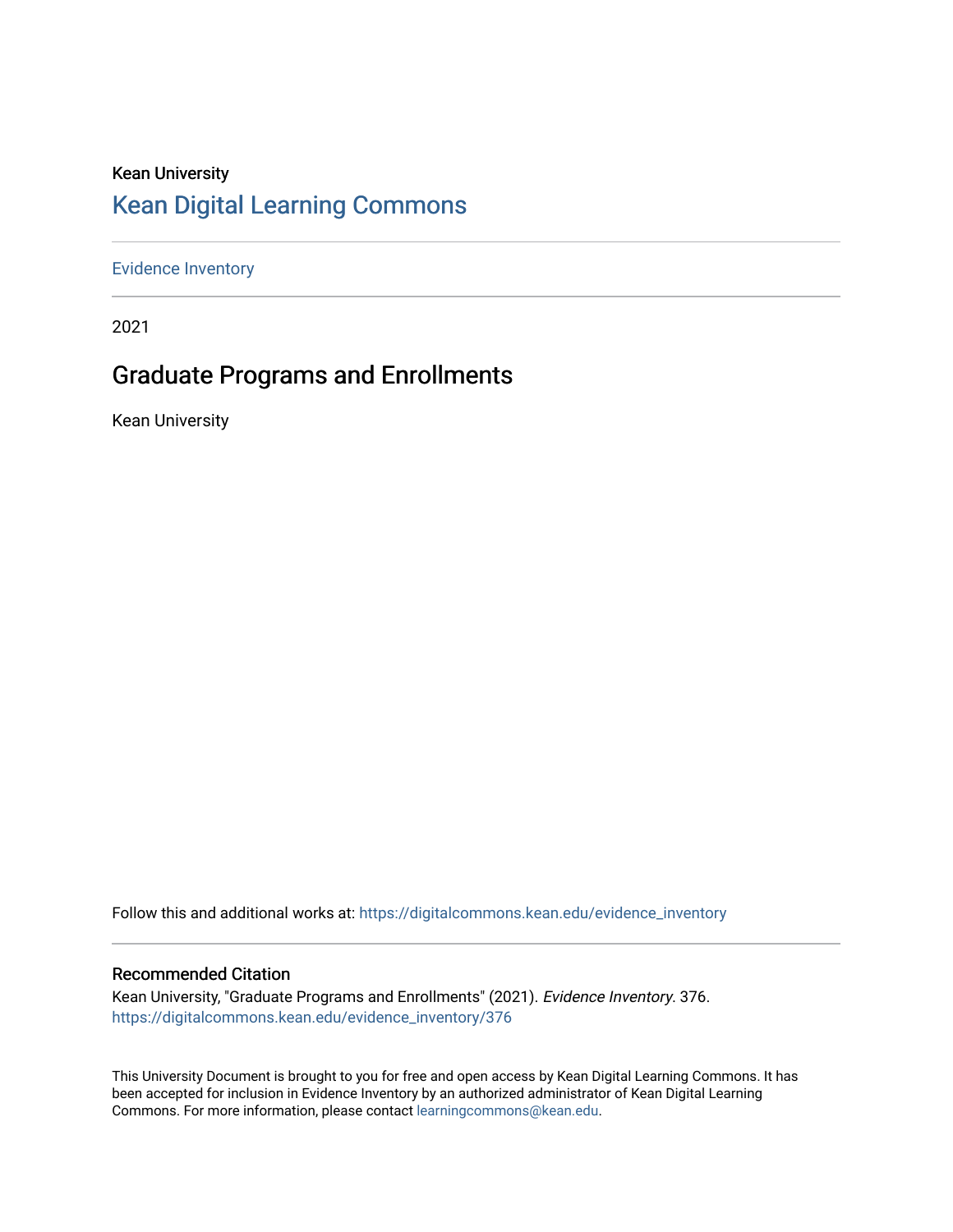## Graduate Programs and Enrollments

## Abstract

Kean Graduate Student Enrollment Headcount By Program, for Fall Semester(s)

## Keywords

Graduate Programs, Enrollment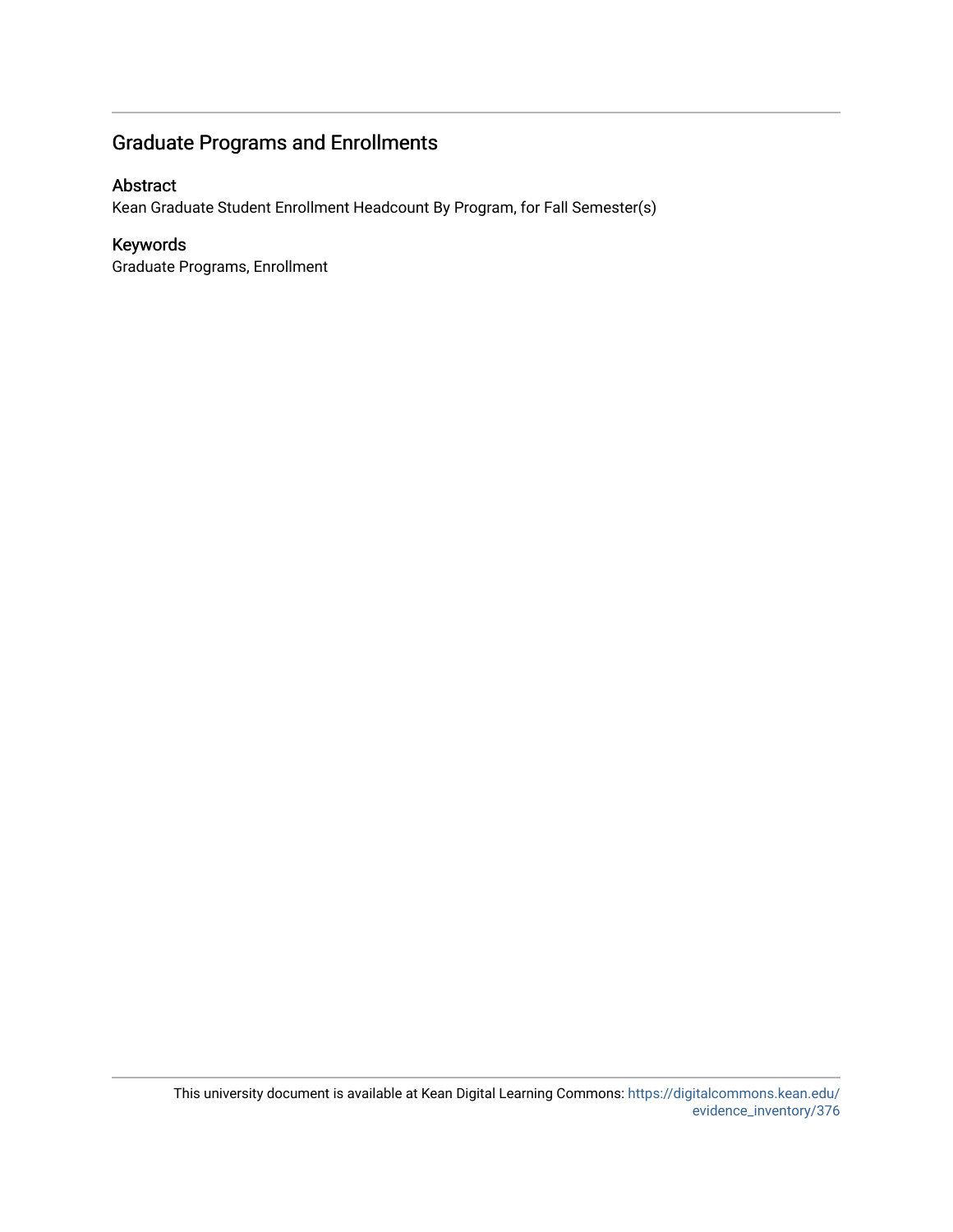#### **All Campuses Graduate Student Enrollment Headcount By Program, for Fall Semester(s)**

| <b>College/Department</b> | Program                        |     | Fall<br>2018   | Fall<br>2019 | Fall<br>2020 | Fall<br>2021 |
|---------------------------|--------------------------------|-----|----------------|--------------|--------------|--------------|
| <b>BPM</b>                |                                |     |                |              |              |              |
| CrimJust/PubAdm           | Criminal Justice (GR)          | 8   | 11             | 15           | 15           | 11           |
|                           | Public Admin. (GR)             | 102 | 94             | 100          | 90           | 77           |
|                           | <b>Subtotal</b>                | 110 | 105            | 115          | 105          | 88           |
| Accounting/Finance        | Accounting (GR)                | 44  | 43             | 40           | 53           | 50           |
|                           | <b>Subtotal</b>                | 44  | 43             | 40           | 53           | 50           |
| <b>Global Business</b>    | MBA in Global Management (GR)  | 74  | 90             | 90           | 76           | 74           |
|                           | <b>Subtotal</b>                | 74  | 90             | 90           | 76           | 74           |
| <b>BPM</b> Total          | <b>Total</b>                   | 228 | 238            | 245          | 234          | 212          |
| <b>EDU</b>                |                                |     |                |              |              |              |
| Special Edu/Literacy      | Reading Spec. (GR)             | 13  | 14             | 5            | $\mathbf{1}$ | 0            |
|                           | Special Edu (GR)               | 69  | 63             | 115          | 130          | 116          |
|                           | Certificates (GR)              | 92  | 101            | 79           | 73           | 65           |
|                           | <b>Subtotal</b>                | 174 | 178            | 199          | 204          | 181          |
| Edu Leadership            | Edu Admin. (GR)                | 98  | 89             | 67           | 62           | 72           |
|                           | Edu.Lead.(EdD) (GR_D)          | 45  | 37             | 48           | 60           | 69           |
|                           | Certificates (GR)              | 85  | 75             | 55           | 54           | 37           |
|                           | GND Programs (GR)              | 0   | 0              | 0            | 2            | 0            |
|                           | <b>Subtotal</b>                | 228 | 201            | 170          | 178          | 178          |
| Phys Ed/Rec/Health        | Exercise Science (GR)          | 19  | 27             | 33           | 31           | 23           |
|                           | <b>Subtotal</b>                | 19  | 27             | 33           | 31           | 23           |
| CurriculumTeaching        | Early Childhood Edu. (GR)      | 14  | 15             | 11           | 11           | 11           |
|                           | Fine Arts Edu (GR)             | 29  | 19             | 13           | 16           | 11           |
|                           | Hindi/Urdu Lang. Pedagogy (GR) | 10  | 8              | 9            | 0            | 0            |
|                           | Instruction & Curriculum (GR)  | 29  | 15             | 18           | 35           | 50           |
|                           | Certificates (GR)              | 60  | 42             | 39           | 47           | 48           |
|                           | GND Programs (GR)              | 37  | 48             | 52           | 44           | 34           |
|                           | <b>Subtotal</b>                | 179 | 147            | 142          | 153          | 154          |
| EDU Total                 | <b>Total</b>                   | 600 | 553            | 544          | 566          | 536          |
| <b>CLA</b>                |                                |     |                |              |              |              |
| Communication             | Communication Studies (GR)     | 16  | 15             | 21           | 24           | 30           |
|                           | GND Programs (GR)              | 5   | 5              | 0            | 0            | 1            |
|                           | Subtotal                       | 21  | 20             | 21           | 24           | 31           |
| English                   | English Writing (GR)           | 11  | 10             | 17           | 28           | 13           |
|                           | <b>Subtotal</b>                | 11  | 10             | 17           | 28           | 13           |
| History                   | Holocaust & Genocide (GR)      | 16  | 10             | 11           | 20           | 16           |
|                           | GND Programs (GR)              | 23  | $\mathbf 0$    | 25           | 82           | 28           |
|                           | <b>Subtotal</b>                | 39  | 10             | 36           | 102          | 44           |
| Psychology                | DPL - Marri & Fam Therapy (GR) | 10  | 12             | 11           | 6            | 2            |
|                           | Forensic Psy. (GR)             | 41  | 51             | 63           | 61           | 57           |
|                           | Marri & Fam Therapy (GR)       | 30  | 34             | 40           | 53           | 45           |
|                           | Psychology (GR)                | 114 | 135            | 120          | 103          | 87           |
|                           | <b>Subtotal</b>                | 195 | 232            | 234          | 223          | 191          |
| Fine/Performing Arts      | Fine Arts (GR)                 | 0   | 0              | 3            | 4            | 7            |
|                           | <b>Subtotal</b>                | 0   | 0              | 3            | 4            | 7            |
| Social Sciences           | Soc/SocJust (GR)               | 3   | 2              | 0            | 0            | 1            |
|                           | <b>Subtotal</b>                | 3   | $\overline{2}$ | 0            | 0            | 1            |
| <b>CLA Total</b>          | <b>Total</b>                   | 269 | 274            | 311          | 381          | 287          |
| <b>CSMT</b>               |                                |     |                |              |              |              |
| <b>Computer Science</b>   | Computer Info. Systems (GR)    | 27  | 19             | 16           | 11           | 22           |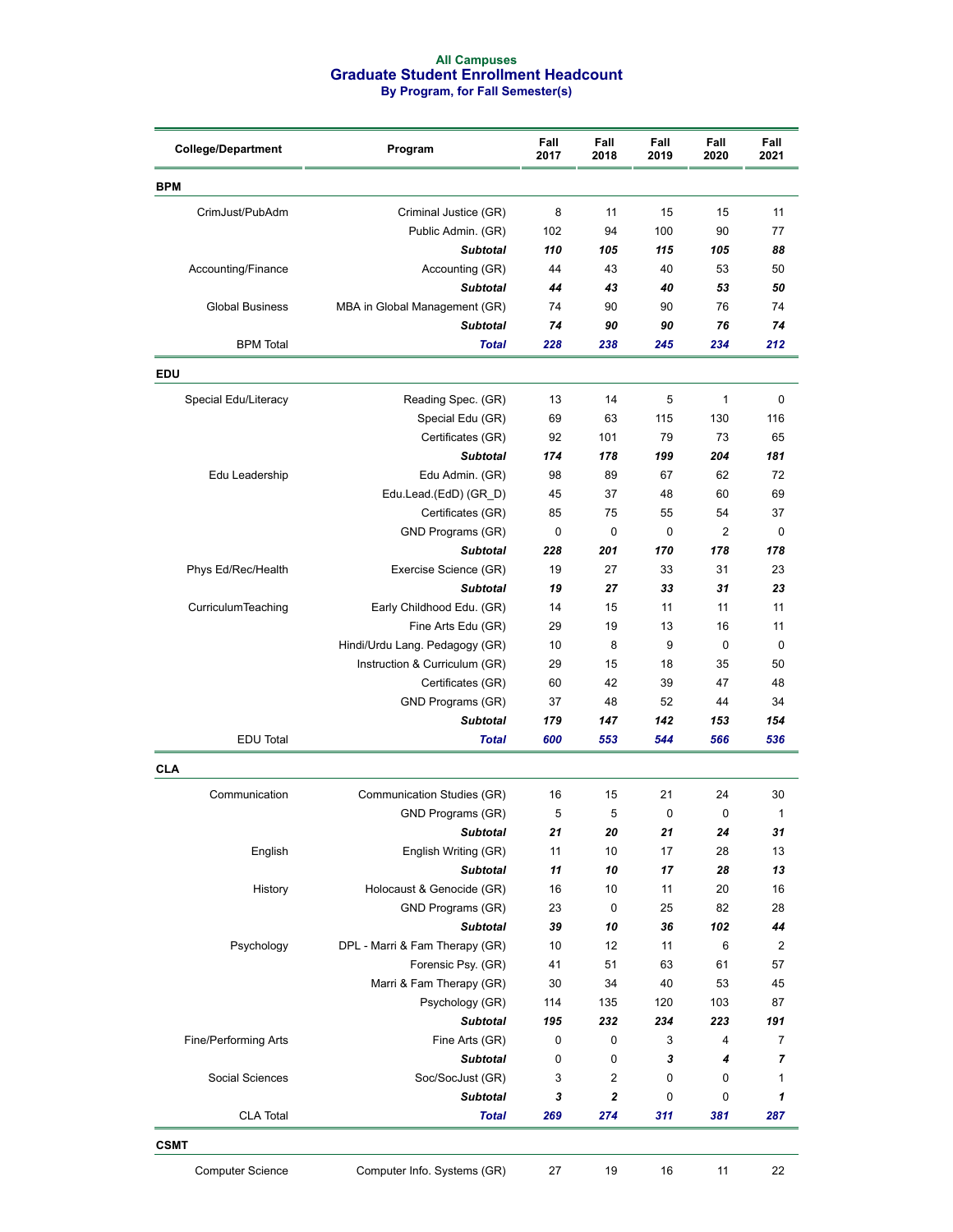|                         | <b>Subtotal</b>                     | 27          | 19             | 16           | 11           | 22   |
|-------------------------|-------------------------------------|-------------|----------------|--------------|--------------|------|
| <b>CSMT</b> Total       | <b>Total</b>                        | 27          | 19             | 16           | 11           | 22   |
| <b>MGC</b>              |                                     |             |                |              |              |      |
| Architecture            | Architecture (GR)                   | 0           | 0              | 10           | 33           | 43   |
|                         | GND Programs (GR)                   | 0           | 0              | $\mathbf{1}$ | 0            | 0    |
|                         | <b>Subtotal</b>                     | 0           | 0              | 11           | 33           | 43   |
| <b>MGC Total</b>        | <b>Total</b>                        | 0           | 0              | 11           | 33           | 43   |
| <b>NWGC</b>             |                                     |             |                |              |              |      |
| Comm Disorder/Deaf      | Speech Lang. Path.(SlpD) (GR_D)     | 11          | 21             | 20           | 19           | 14   |
|                         | Speech Lang. Pathology (GR)         | 103         | 95             | 96           | 101          | 100  |
|                         | GND Programs (GR)                   | 62          | 45             | 35           | 39           | 30   |
|                         | <b>Subtotal</b>                     | 176         | 161            | 151          | 159          | 144  |
| Counselor Edu           | Counsel. & Superv.(PhD) (GR_D)      | 0           | 9              | 16           | 23           | 23   |
|                         | Counselor Edu (GR)                  | 284         | 294            | 292          | 302          | 243  |
|                         | Genetic Counseling (GR)             | 0           | 0              | 0            | 6            | 14   |
|                         | Certificates (GR)                   | 23          | 25             | 22           | 19           | 11   |
|                         | <b>Subtotal</b>                     | 307         | 328            | 330          | 350          | 291  |
| Nursing                 | Nurs.Educ.Lead.(PhD) (GR_D)         | 20          | 16             | 8            | $\mathbf{1}$ | 0    |
|                         | Nursing (GR)                        | 57          | 25             | 30           | 30           | 20   |
|                         | Certificates (GR)                   | $\mathbf 0$ | 0              | 9            | 15           | 21   |
|                         | <b>Subtotal</b>                     | 77          | 41             | 47           | 46           | 41   |
| Adv Stu Psyc            | Edu Psych (GR)                      | 37          | 35             | 37           | 37           | 42   |
|                         | Schl & Clinical Psych.(PsyD) (GR_D) | 29          | 30             | 29           | 31           | 35   |
|                         | School Psychology (GR)              | 21          | 26             | 27           | 24           | 20   |
|                         | <b>Subtotal</b>                     | 87          | 91             | 93           | 92           | 97   |
| Social Work - Graduate  | Social Work (GR)                    | 167         | 214            | 166          | 152          | 163  |
|                         | <b>Subtotal</b>                     | 167         | 214            | 166          | 152          | 163  |
| Occupational Therapy    | Occ.Therapy (OTD) (GR_D)            | 0           | $\overline{7}$ | 12           | 23           | 28   |
|                         | Occupational Therapy (GR)           | 107         | 101            | 100          | 91           | 78   |
|                         | <b>Subtotal</b>                     | 107         | 108            | 112          | 114          | 106  |
| Physical Therapy - DPT  | Physical Therapy (DPT) (GR_D)       | 44          | 68             | 68           | 68           | 60   |
|                         | <b>Subtotal</b>                     | 44          | 68             | 68           | 68           | 60   |
| <b>Physician Asst</b>   | Physician Asst. (GR)                | 0           | 0              | 0            | 0            | 20   |
|                         | <b>Subtotal</b>                     | 0           | 0              | 0            | 0            | 20   |
| <b>NWGC Total</b>       | <b>Total</b>                        | 965         | 1011           | 967          | 981          | 922  |
| <b>NJSTM</b>            |                                     |             |                |              |              |      |
| <b>NJCSTM</b>           | Biotechnology (GR)                  | 30          | 24             | 17           | 27           | 40   |
|                         | Instr Curr Sci Tech (GR)            | 9           | 8              | 8            | 14           | 10   |
|                         | Science & Tech. (GR)                | 10          | 14             | 6            | 20           | 12   |
|                         | <b>Subtotal</b>                     | 49          | 46             | 31           | 61           | 62   |
| <b>NJSTM Total</b>      | <b>Total</b>                        | 49          | 46             | 31           | 61           | 62   |
| <b>Undeclared</b>       |                                     |             |                |              |              |      |
| Undeclared              | Other (GR)                          | 104         | 91             | 64           | 138          | 181  |
|                         | <b>Subtotal</b>                     | 104         | 91             | 64           | 138          | 181  |
| <b>Undeclared Total</b> | <b>Total</b>                        | 104         | 91             | 64           | 138          | 181  |
| <b>Total</b>            |                                     |             |                |              |              |      |
|                         | <b>Total</b>                        | 2242        | 2232           | 2189         | 2405         | 2265 |
|                         |                                     |             |                |              |              |      |

**Note:** Enrollment for high school articulation agreement program is not seperatly listed before Fall, 2016. \*\* Students enrolled in online programs have been assigned to Kean Online Campus since 2020 Fall.